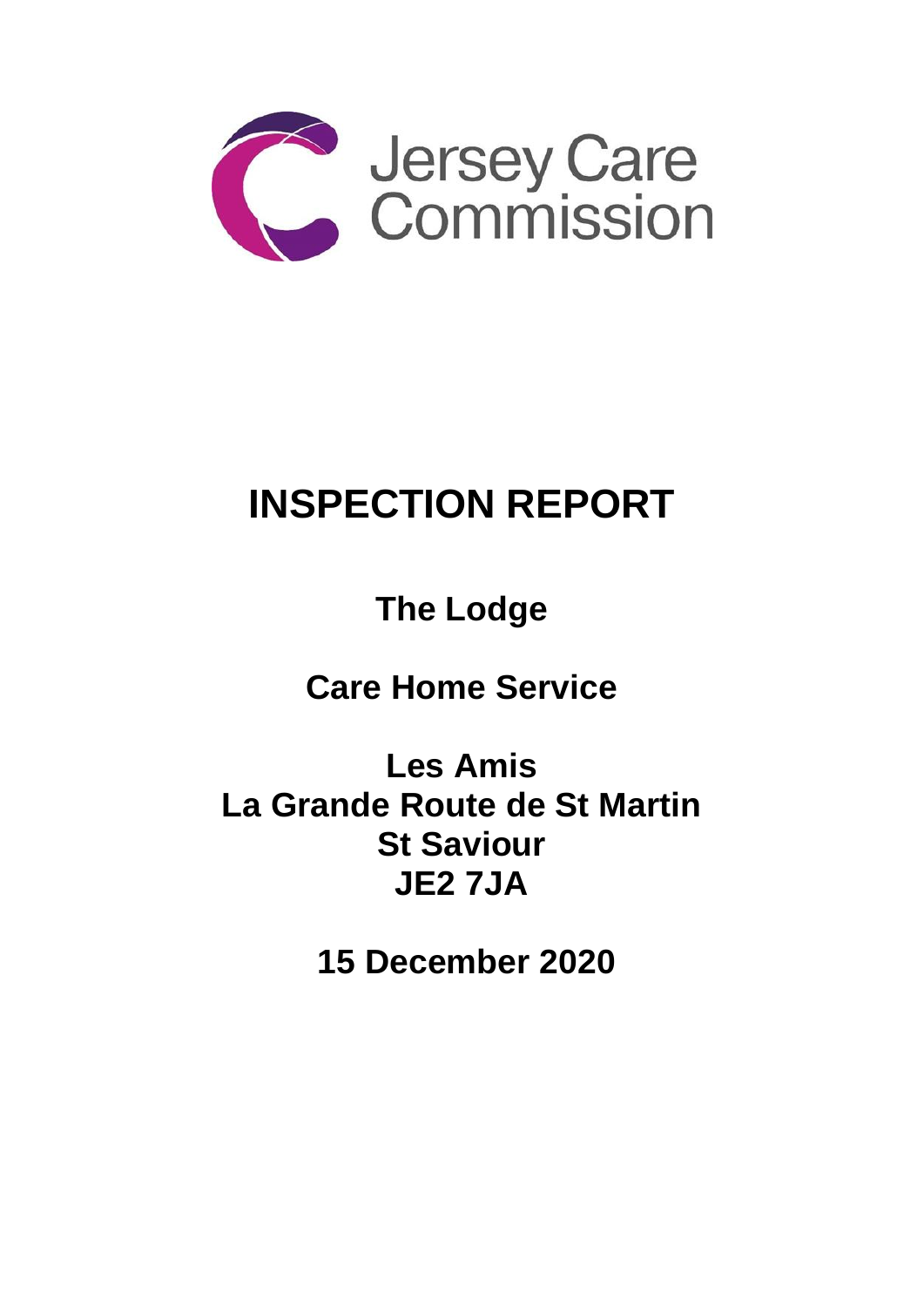# **THE JERSEY CARE COMMISSION**

Under the Regulation of Care (Jersey) Law 2014, all providers of care homes, home care and adult day care services must be registered with the Jersey Care Commission ('the Commission').

This inspection was carried out in accordance with Regulation 32 of the Regulation of Care (Standards and Requirements) (Jersey) Regulations 2018 to monitor compliance with the Law and Regulations, to review and evaluate the effectiveness of the regulated activity and to encourage improvement.

## **ABOUT THE SERVICE**

This is a report of a care home which is provided by Les Amis. This is one of 18 care home services operated by Les Amis. The service became registered with the Jersey Care Commission ('the Commission') on 2 July 2019. The care home forms part of the Les Amis organisation's business continuity plan and is used to accommodate care receivers at times when emergencies arise in their usual place of residence. The home does not support care receivers to live in the home on a longterm basis and has not been used since September 2019.

The home has been operating as a care home for many years and was registered and regulated prior to the current legislation coming into force.

| <b>Registered Provider</b>        | <b>Les Amis Limited</b>                                                                                                                                                              |
|-----------------------------------|--------------------------------------------------------------------------------------------------------------------------------------------------------------------------------------|
| <b>Registered Manager</b>         | Lisa Neely (Interim Manager)                                                                                                                                                         |
| <b>Regulated Activity</b>         | Care home for adults                                                                                                                                                                 |
| <b>Conditions of Registration</b> | Personal care or personal support can be<br>provided to two care receivers<br>Category of Care is learning disability and autism<br>Age range of care receivers is 18 years and over |
| Date of Inspection                | 15 December 2020                                                                                                                                                                     |
| Type of Inspection                | Announced                                                                                                                                                                            |
| Number of areas for               | <b>None</b>                                                                                                                                                                          |
| improvement                       |                                                                                                                                                                                      |

The Care Home is operated by Les Amis Limited and the interim manager is Lisa Neely, who is holding the position on a temporary basis until a permanent manager is recruited and appointed.

At the time of this inspection, there were no care receivers accommodated in the home.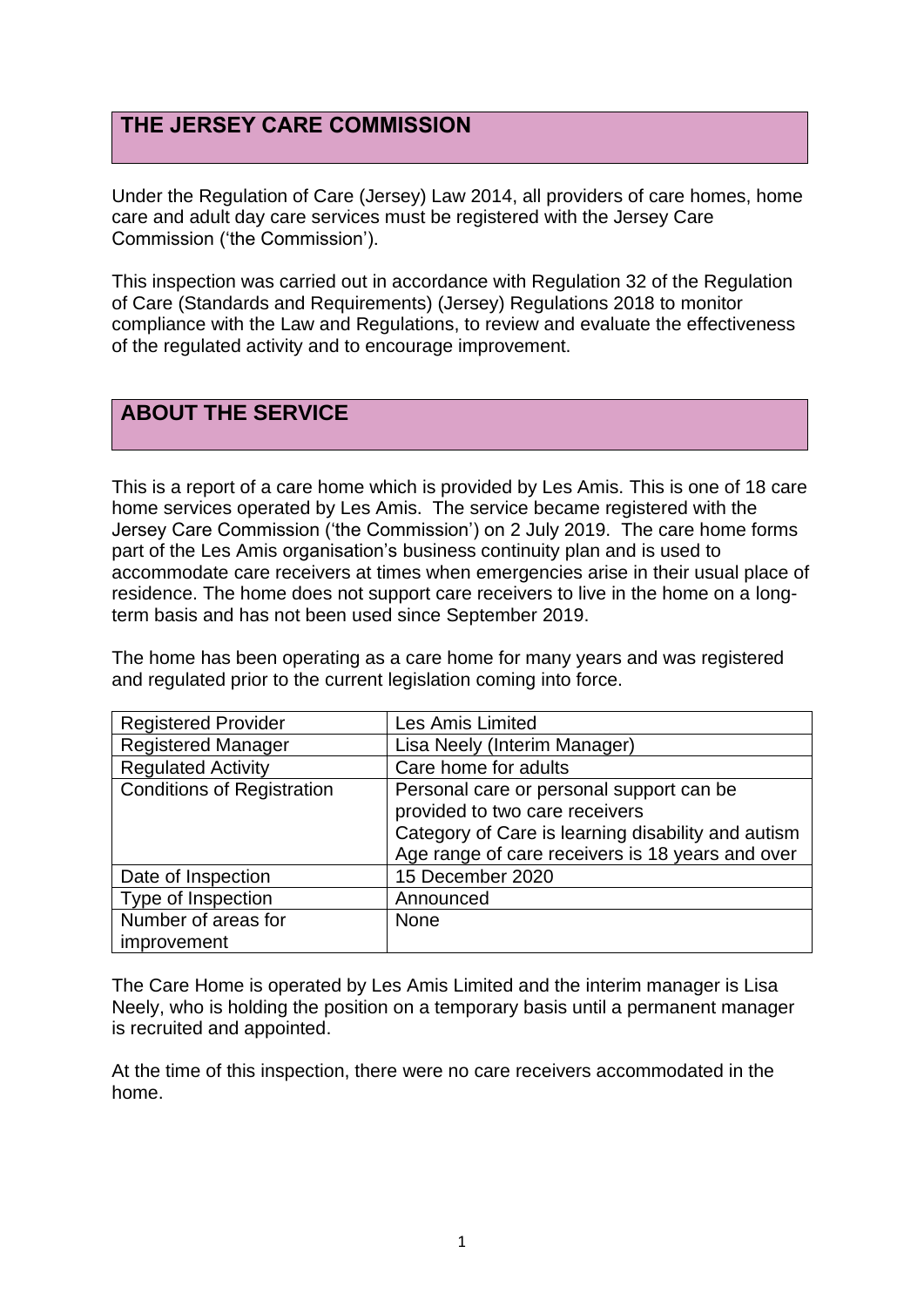# **SUMMARY OF INSPECTION FINDINGS**

This inspection was arranged with the interim manager. In view of the escalating Covid-19 situation within the community at the time of inspection, and the service being in close proximity to another care home a physical visit to the home did not take place. The Regulation Officer requested the interim manager provide information which could then be reviewed. On this occasion the 'remote desk top review' style of inspection was considered appropriate and proportionate on the basis of the Covid-19 pandemic and that no care receivers were accommodated in the home.

The Standards for care homes were referenced throughout the inspection<sup>1</sup>.

The Regulation Officer focussed on the following areas during the inspection:

- the service's Statement of Purpose and Conditions on registration
- safeguarding (adults)
- complaints
- safe recruitment and staffing arrangements (including induction, training, supervision, staffing levels)
- care planning
- monthly quality reports.

Overall, the findings from this inspection demonstrate that the provider has arrangements in place to ensure the home can operate safely in the event of needing to be used at short notice. Care receivers will already be in receipt of care and support from other parts of the Les Amis organisation, and it is expected they will be supported in the Lodge with staff who are known to them. Care planning arrangements that are already in place will be revised depending upon any changes in assessed needs.

# **INSPECTION PROCESS**

Commission staff met with Les Amis senior management on 2 and 4 September to discuss a range of matters that each of the Les Amis registered services have in common. This was also an opportunity for Commission staff to meet with the registered managers as a group, away from the regulated activity. The organisation's response to the Covid-19 situation was discussed in detail alongside developments in care planning, staff training and quality assurance. This was a useful engagement and enabled the Commission to prepare for the inspection of each regulated activity.

<sup>1</sup> The Care Home Standards and all other Care Standards can be accessed on the Commission's website at [https://carecommission.je/Standards/](https://carecommission.je/standards/)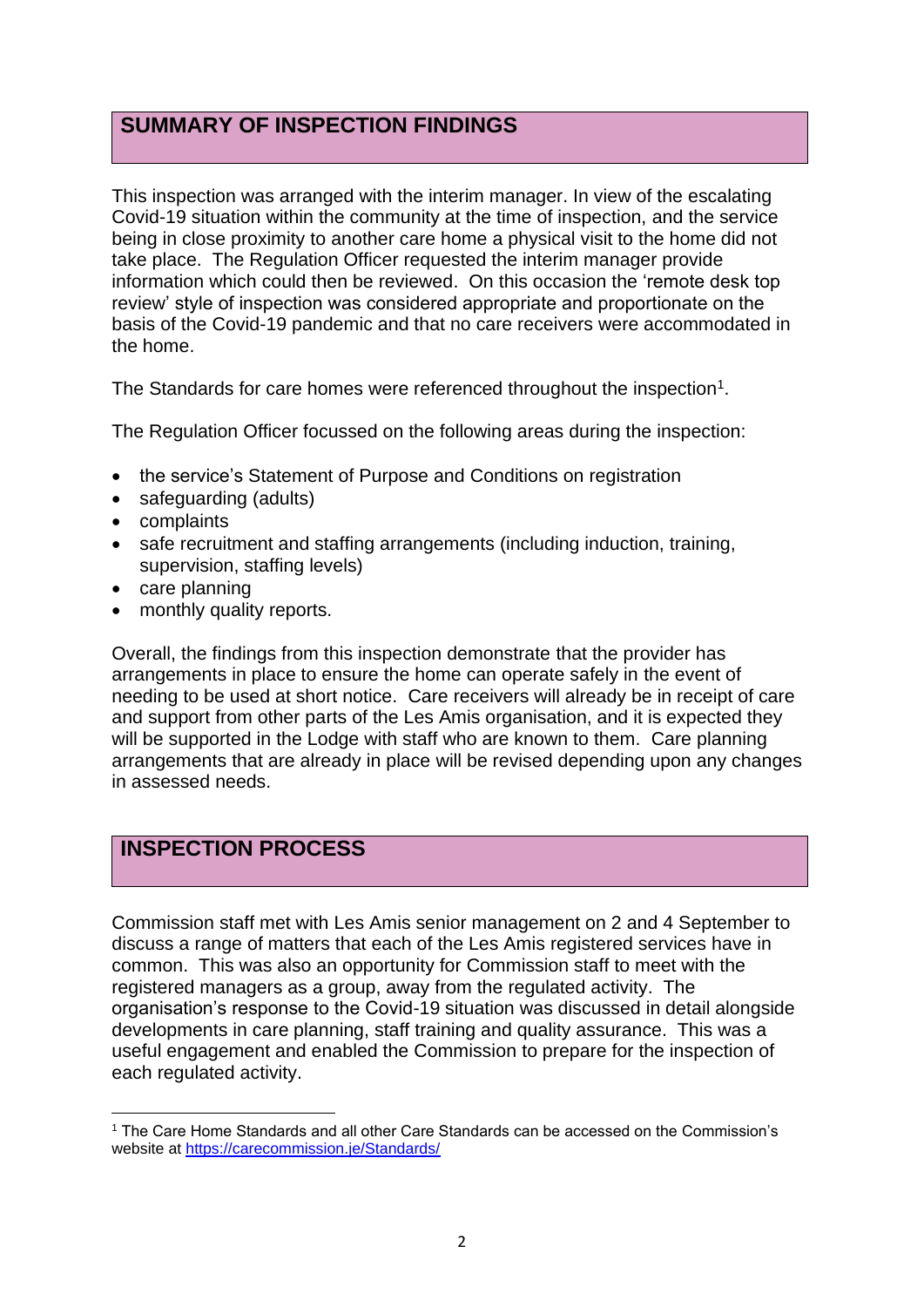Prior to the inspection, information submitted by the service to the Commission since the service became registered, was reviewed. This included any notifications and any changes to the service's Statement of Purpose. The findings from the most recent inspection, carried out on 23 October 2019, were also reviewed. The Regulation Officer requested that the interim manager provide information in relation to the ongoing maintenance of the home to ensure its safety to welcome care receivers at short notice.

This report sets out the findings of the inspection. Where areas for improvement have been identified, these are described in the report and an action plan is attached at the end of the report.

### **INSPECTION FINDINGS**

#### **The service's Statement of Purpose and Conditions on registration**

The care home service's Statement of Purpose was reviewed prior to the inspection visit. The Standards outline the provider's responsibility to ensure that the Statement of Purpose is kept under regular review and submitted to the Commission when any changes are made.

The Statement of Purpose was provided upon initial registration and a revised copy provided in January 2020. The details contained within the Statement of Purpose refer to the name of the registered manager who held the position before the interim manager, therefore should be updated to reflect the changes made to the managerial arrangements. The interim manager explained that the needs of the care receiver who was last accommodated in the home in 2019 were met sufficiently.

The care home service is, as part of the registration process, subject to the following conditions:

| <b>Conditions of Registration</b> | Mandatory                                                                                                                                                                                                              |
|-----------------------------------|------------------------------------------------------------------------------------------------------------------------------------------------------------------------------------------------------------------------|
|                                   | Maximum number of care receivers: 2<br>Number in receipt of personal care or personal<br>support: 2<br>Age range of care receivers: 18 years and above<br>Category of care provided: Learning disability and<br>autism |
|                                   | Discretionary                                                                                                                                                                                                          |
|                                   | There are no discretionary conditions.                                                                                                                                                                                 |

The Regulation Officer was satisfied that the conditions on registration are being complied with and are intended to remain unchanged.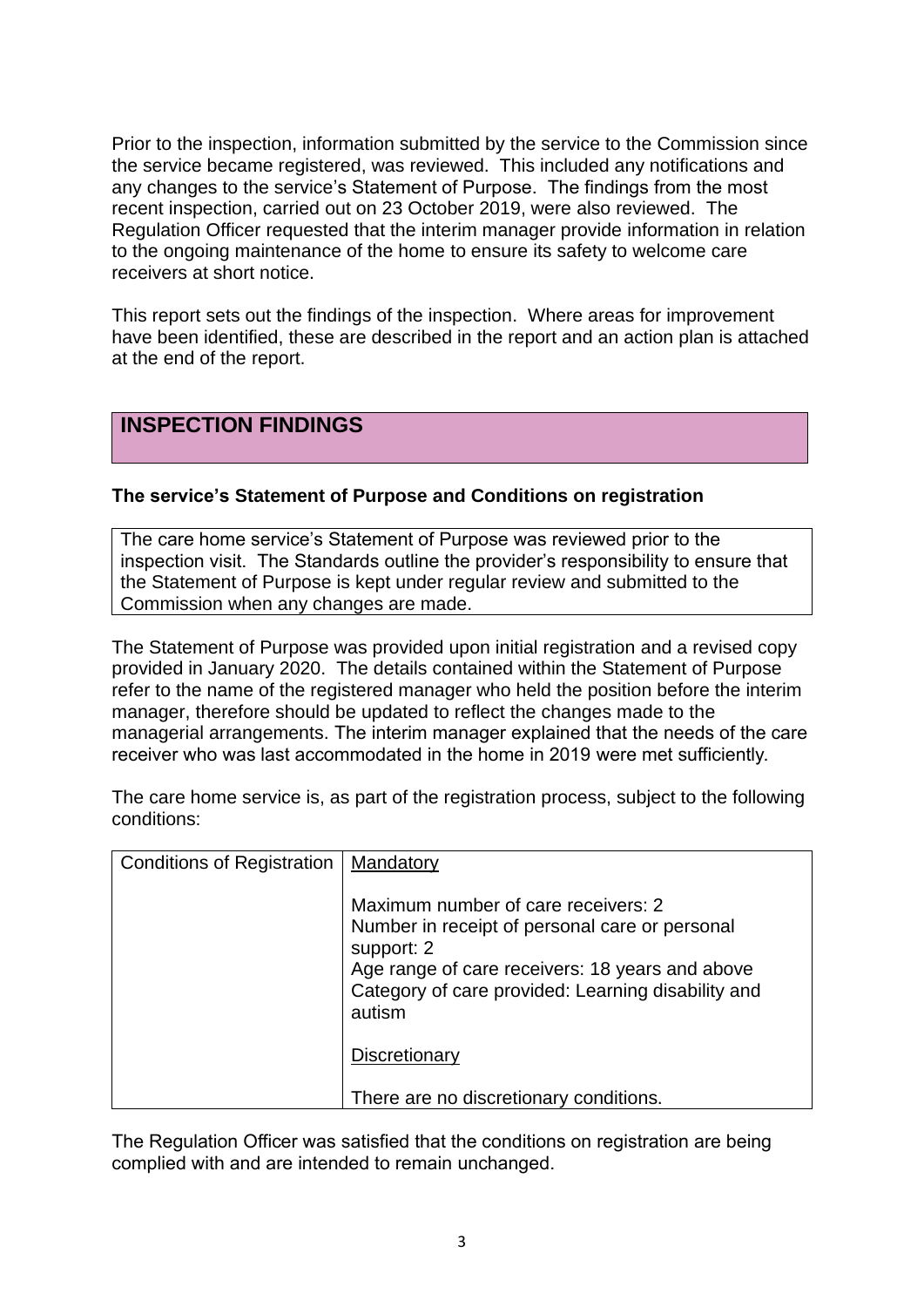#### **Safeguarding (adults)**

The Standards for care homes set out the provider's responsibility to ensure that care receivers feel safe and are protected against harm. This means that service providers should have robust safeguarding policies and procedures in place which are kept under review. Staff working in the service should be familiar with the safeguarding arrangements and should make referrals to other agencies when appropriate.

During the meetings with Les Amis senior management and the registered managers on 2 and 4 September 2020, it was confirmed that there are two in-house trainers who conduct Level 1 (foundation level) safeguarding training for all new staff. Registered Managers were confident that staff can recognise a concern and can raise an alert in this regard. This forms part of the monthly supervision discussions. Registered managers reported that safeguarding is a theme which runs throughout all training programmes. There is a whistleblowing policy in place.

In view of the fact that no care receivers are expected to be accommodated in the home, or have been accommodated since 2019, the safeguarding arrangements in place to accommodate care receivers at short notice were explored. The home forms part of the main Les Amis building and administrative staff working elsewhere in the building will be made aware that the building is in use for fire safety reasons. As all care staff supporting care receivers will have provided care and support for them in their usual place of residency, they will have had safeguarding training and be able to access the safeguarding policy. Staff will also have access to on call managers if they need support out of hours.

Routine maintenance checks are carried out to ensure the building is safe for use as part of the provider's health and safety arrangements. This includes checking the fire alarms, fire safety equipment, lighting and infrequently used hot and cold water outlets also form part of the routine maintenance schedule. There is a locked facility for the storage of medicines also. The interim manager explained that care receivers admitted into the home would be informed of the fire safety procedures in place.

#### **Complaints**

The Standards for care homes set out the provider's responsibility to ensure that there are arrangements in place for the management of complaints. This means that care receivers should know how to make a complaint and what to expect if they need to make a complaint. The service's staff should be familiar with the complaints management procedures and service providers should closely monitor their implementation.

The home's welcome pack includes details of the complaints process. It was good to note that based on feedback provided earlier in the year, the organisation's website now provides an opportunity for people to make a complaint or provide feedback about the service. The interim manager explained that care receivers would be reminded of the organisation's complaints procedure once admitted into the home and provided an assurance that an easy read version of the complaints procedure is available.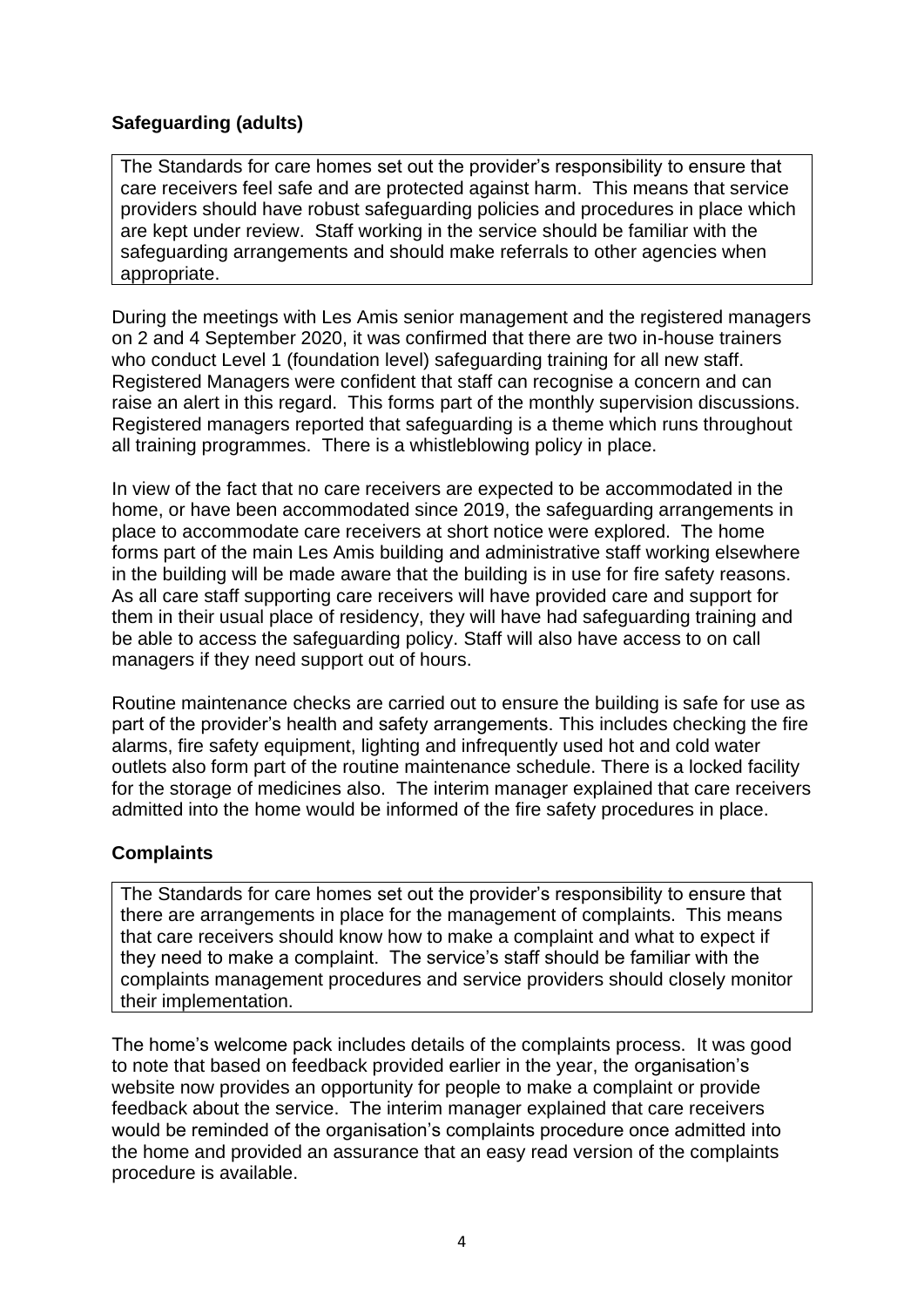#### **Safe recruitment and staffing arrangements (including induction, training, supervision, staffing levels)**

The safe recruitment of staff is an important element of contributing to the overall safety and quality of service provision. The Standards and Regulations set out the provider's responsibility to ensure that there are at all times suitably recruited, trained and experienced staff available to meet the needs of care receivers.

There has been a change of manager since the last inspection took place on 23 October 2019. The interim manager took over on 25 August 2020 and the Commission was notified of their resignation prior to the inspection date and the provider's plans to recruit a replacement manager.

In the event of care receivers, having to reside in the home because of unforeseen circumstances, care staff who are ordinarily familiar with their care needs will be allocated to provide support to them. The number of staff would also depend upon their specific needs and wherever possible, a consistent staff team will be deployed to the home to support the individual.

No staff have been recruited specifically to work in the Lodge since the last inspection took place.

#### **Care planning**

The people to receive this service should have a clear plan of the care to be provided to them. This should be based on an assessment of their needs, wishes and preferences. The Standards and Regulations set out the provider's responsibility to ensure that care plans are person centred and kept under review. The staff delivering care should be familiar with the care plans and ensure that any changes in needs are communicated appropriately.

During the meeting with Commission staff on 2 September, the senior management team described a planned widespread overhaul to the ways in which care receivers' personal plans and care records are recorded. It was explained that the new system is to be more relevant to the communication needs of individual care receivers and more user-friendly.

As there were no care receivers in the home at the time of inspection, there was no opportunity for the Regulation Officer to sample any personal plans. The interim manager confirmed that care staff will be able to access care receivers' care plans when they are admitted into the home.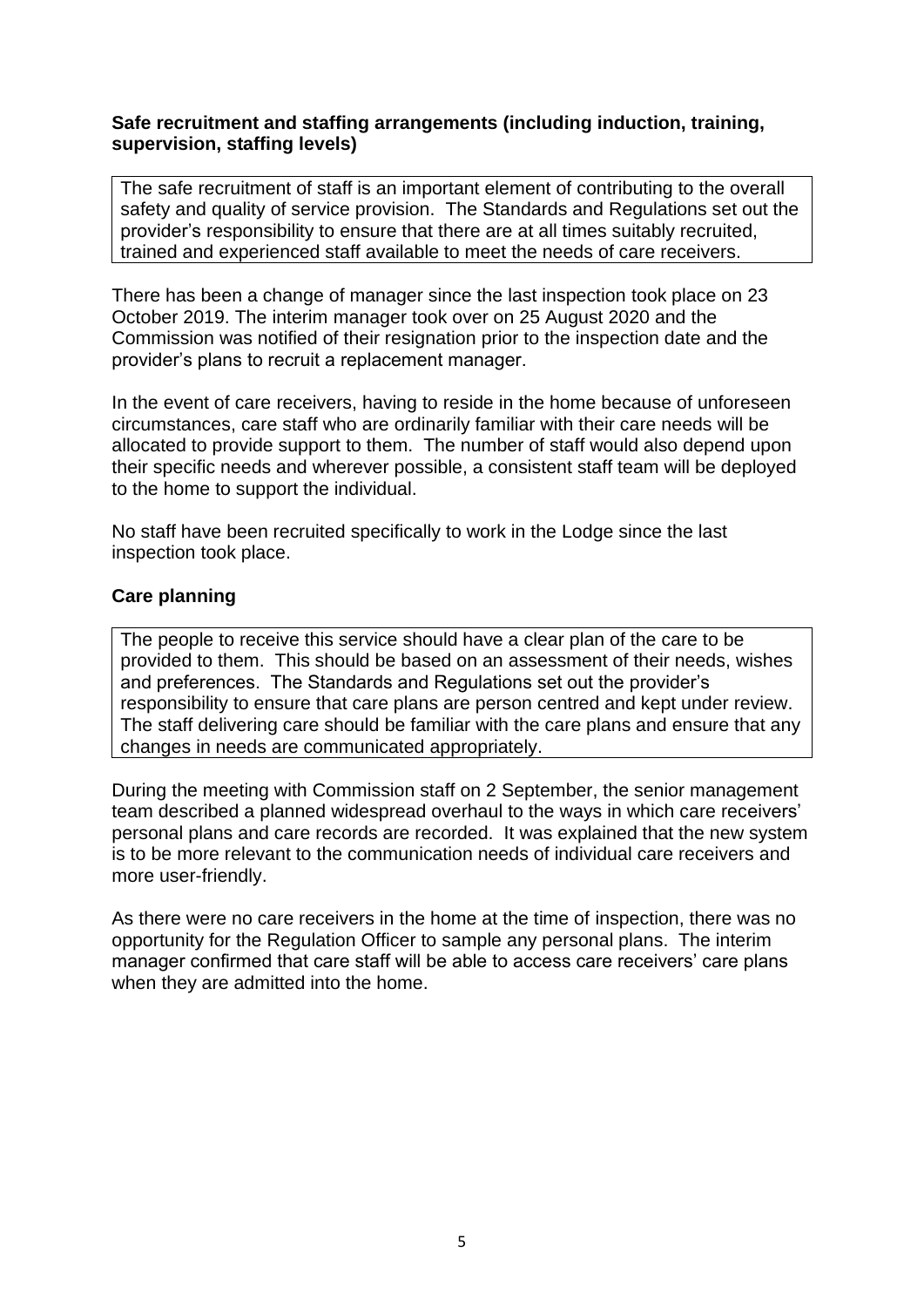#### **Monthly quality reports**

The quality of services provided by this service should be kept under regular review. The Standards and Regulations set out the provider's responsibility to appoint a representative to report monthly on the quality of care provided and compliance with registration requirements, Standards and Regulations. The manager should be familiar with the findings of quality monitoring activity and any actions required to improve the quality of service provision.

There have been no quality assurance reports completed on the basis that the home has not been used for some time. However, the provider has ongoing arrangements in place to ensure the home can operate safely at short notice.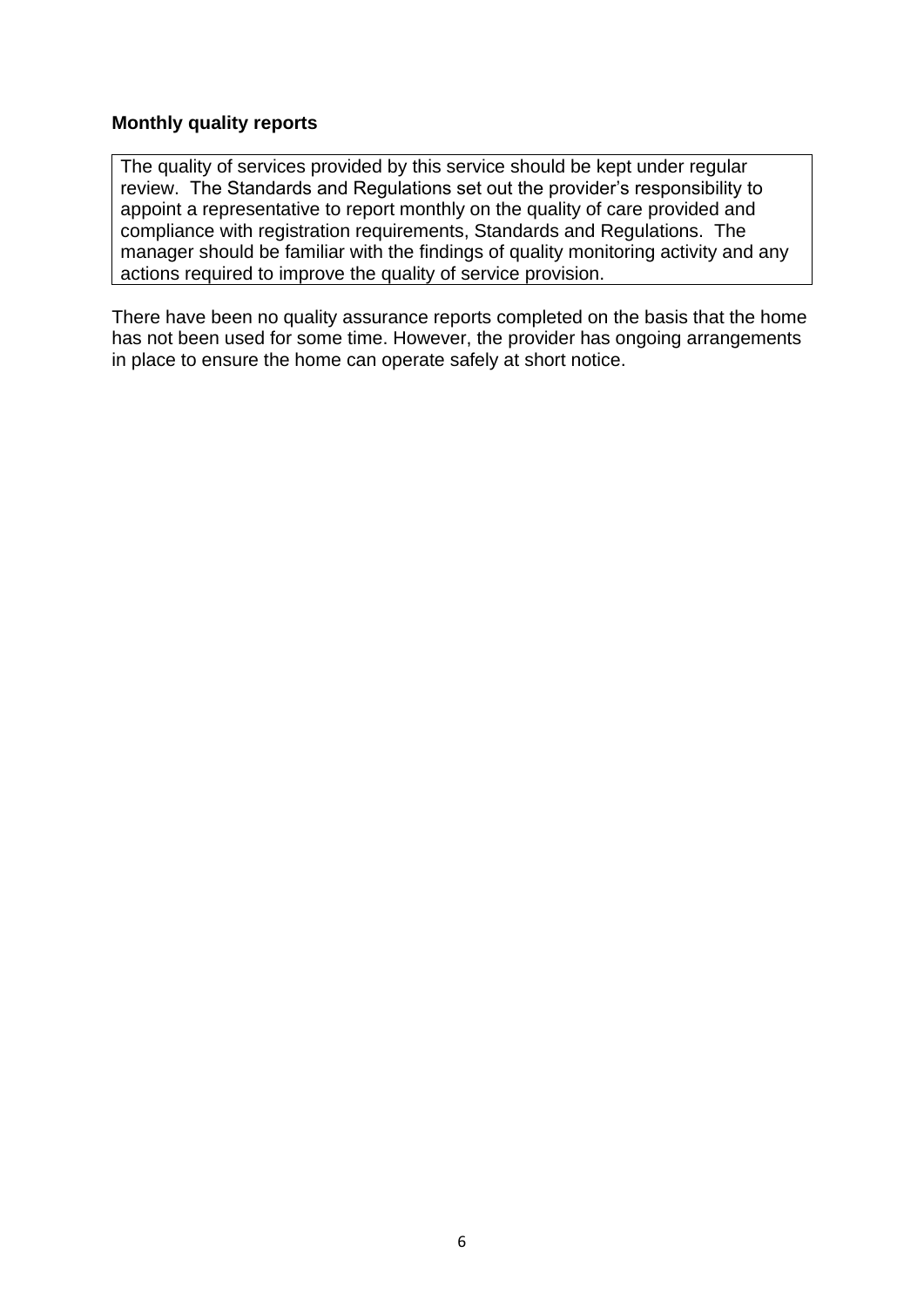# **IMPROVEMENT PLAN**

There were no areas for improvement identified during this inspection and an Improvement Plan has not been issued.